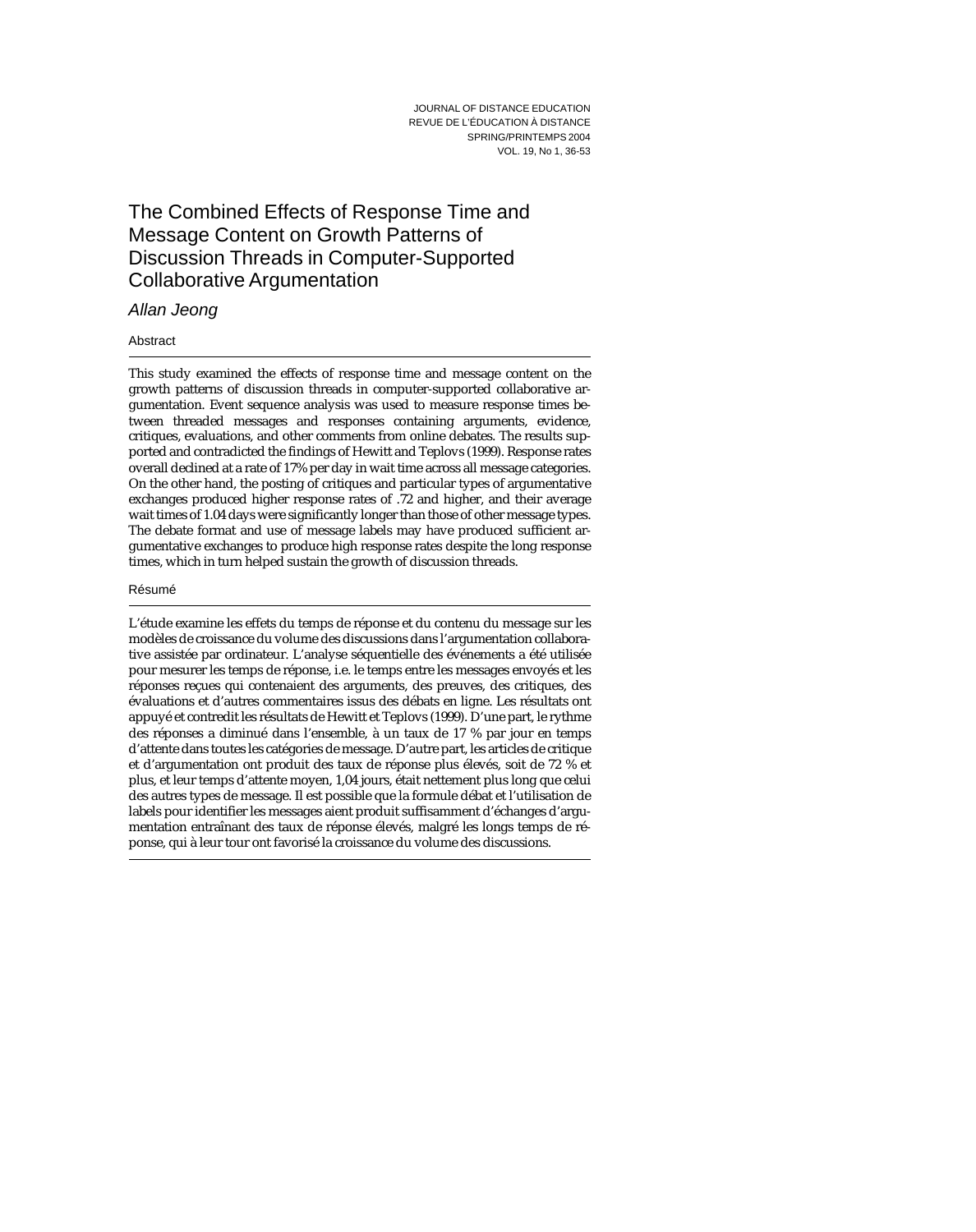### Introduction

Computer-mediated communication (CMC) is widely used in distance learning (Harasim, 1993; Berge, 1997) to support student-student interaction and online group discussions. The threaded discussion board is one application of CMC that allows students to participate asynchronously, posting messages to group discussions at any time and from anywhere. The ability to participate in discussions independent of time is one of the recognized advantages of asynchronous discussions (Harasim, 1993) because students can read, reflect, compose, and post responses at their own time and convenience. Students can revisit, build on, and respond to messages to advance discussions in earlier threads and not just in the most current threads. In other words, multiple discussion threads can develop concurrently over time. As a result, CMC has been found to generate higher levels of critical thinking and ideas that are more important, justified, or linked than face-to-face or synchronous discussions (Webb, Newman, & Cochrane, 1994; Newman, Johnson, Cochrane, & Webb, 1996). At the same time, asynchronous discussions can also have potential disadvantages because students must wait for replies over the course of several hours or days, which can hinder the momentum and flow of discussions. Students also face the cognitive challenge of monitoring and contributing to multiple and concurrent discussion threads.

Hewitt and Teplovs (1999) found that discussion threads were more likely to maintain activity and growth when replies were posted within a day of the most recent posting. Based on the analysis of 4,086 messages posted in an asynchronous threaded discussion environment from seven graduate-level distance education courses, the findings showed that responses posted to a thread within 24 hours resulted in a .26 to .63 probability of eliciting additional responses depending on the number of existing messages in a thread. After a day of inactivity, the odds of maintaining an active thread dropped to .18 to .41. After two days of inactivity, the odds dropped further to .12 to .31. The steady decrease in activity in discussion threads was attributed to increased competition for students' attention and responses from other discussion threads that grew in number with each passing day (Hewitt, 2003). As new threads compete for students' responses, messages in earlier threads are less likely to receive the responses needed to keep the threads growing. These findings suggest that discussion threads can be negatively effected by long response times commonly observed in asynchronous discussions. Hewitt recognized that the content or function of messages must also be taken into consideration in determining how likely it is that a discussion thread can maintain the interest and attention of its readers and consequently its continued growth over time. However, no studies at this time have examined the combined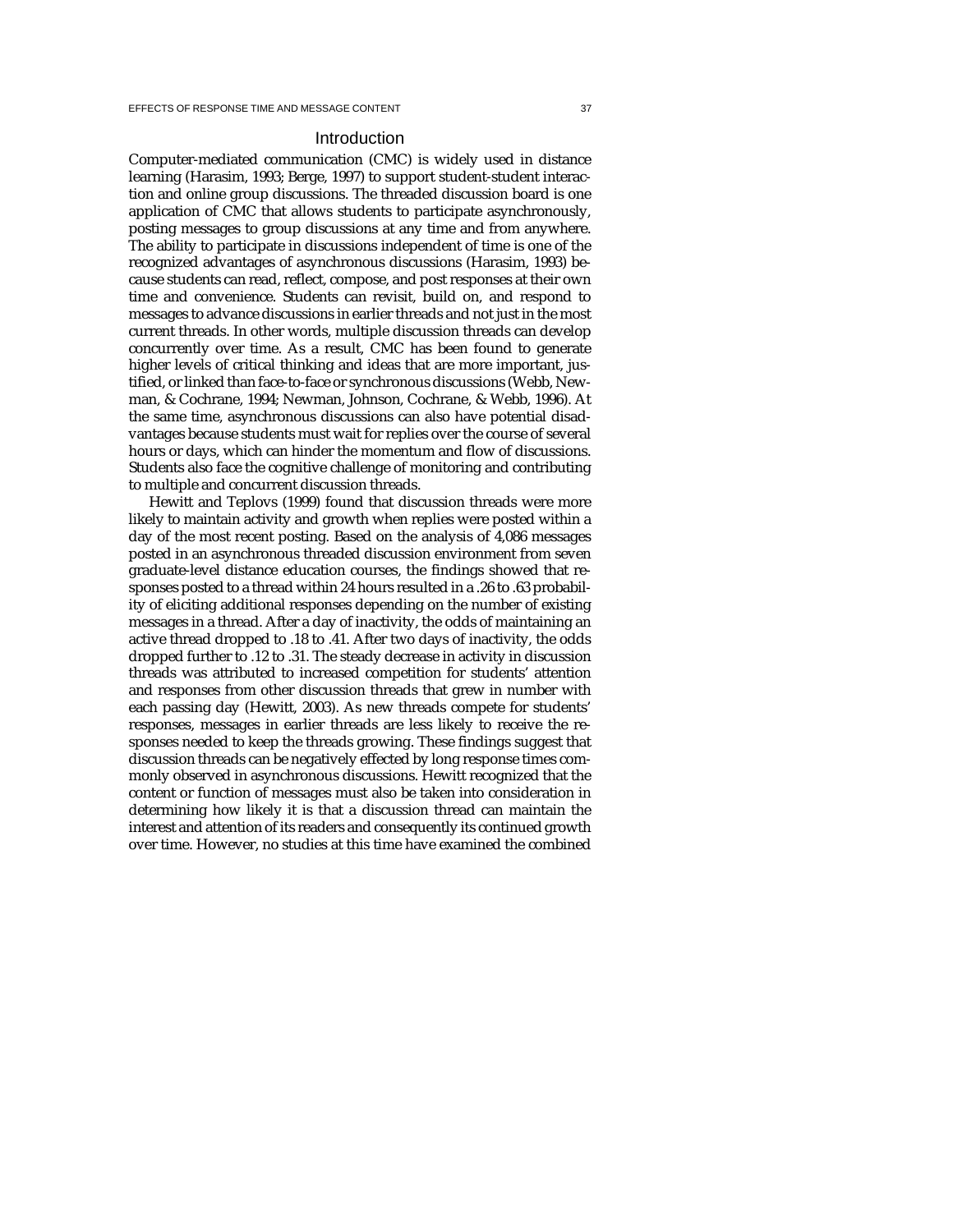effect of message content and response time on the growth of discussion threads.

The lack of studies on the effects of message content and response time can be attributed to the difficulties of analyzing the content of computer conference messages (Rourke, Anderson, Garrison, & Archer, 2001). The major difficulty in analyzing message content is establishing the unit of analysis. Computer conferencing messages more often than not contain multiple ideas that perform multiple functions. As a result, the contents of a message must be classified into multiple codes, making it difficult if not impossible to map message-response sequences in terms of predefined message categories (Levin, Kim, & Riel, 1990; Newman et al., 1996; Gunawardena, Lowe, & Anderson, 1997). The problems with mapping message-response sequences have deterred researchers from examining differences in response times between messages and responses with respect to their content. Consequently, it has not been possible to measure the effect of message content and their associated response times on the growth of discussion threads.

One approach to solving the problems in mapping message-response sequences is to require students to preclassify their contributions to discussions using a predetermined set of message/response categories. This constrains each message to serve only one function at a time and establishes the message as the unit of analysis. This approach has been used and evaluated in a number of computer-supported collaborative argumentation (CSCA) systems. The ACT system (Sloffer, Dueber, & Duffy, 1999), for example, is a threaded discussion board that is designed to scaffold online debates by requiring students to preclassify each posting to one of six response categories: proposal, counter-proposal, supporting reasons, detracting reasons, supporting evidence, and detracting evidence. Mc-Alister (2003) proposed a synchronous chat tool to support collaborative argumentation by requiring students to preclassify messages to inform, question, challenge, reason, support, or maintain chat discussions. In each of these response categories, students are able to choose a specific sentence opener (e.g., "A counterargument is …") to channel students' thoughts by the process of completing the sentence in a way that fits with the opener. Belvedere (Suthers, 1998) is a concept-mapping tool to support argumentation by constraining responses to hypotheses, claims, data, principles, and backings. Students also identify the relationships between statements with links to express support or opposition.

This study used the same techniques observed in CSCA to classify each message/response into response categories designed to facilitate collaborative argumentation in asynchronous threaded discussions. With each message/response clearly classified and identified by response category, the sequence of message and responses could be examined. As a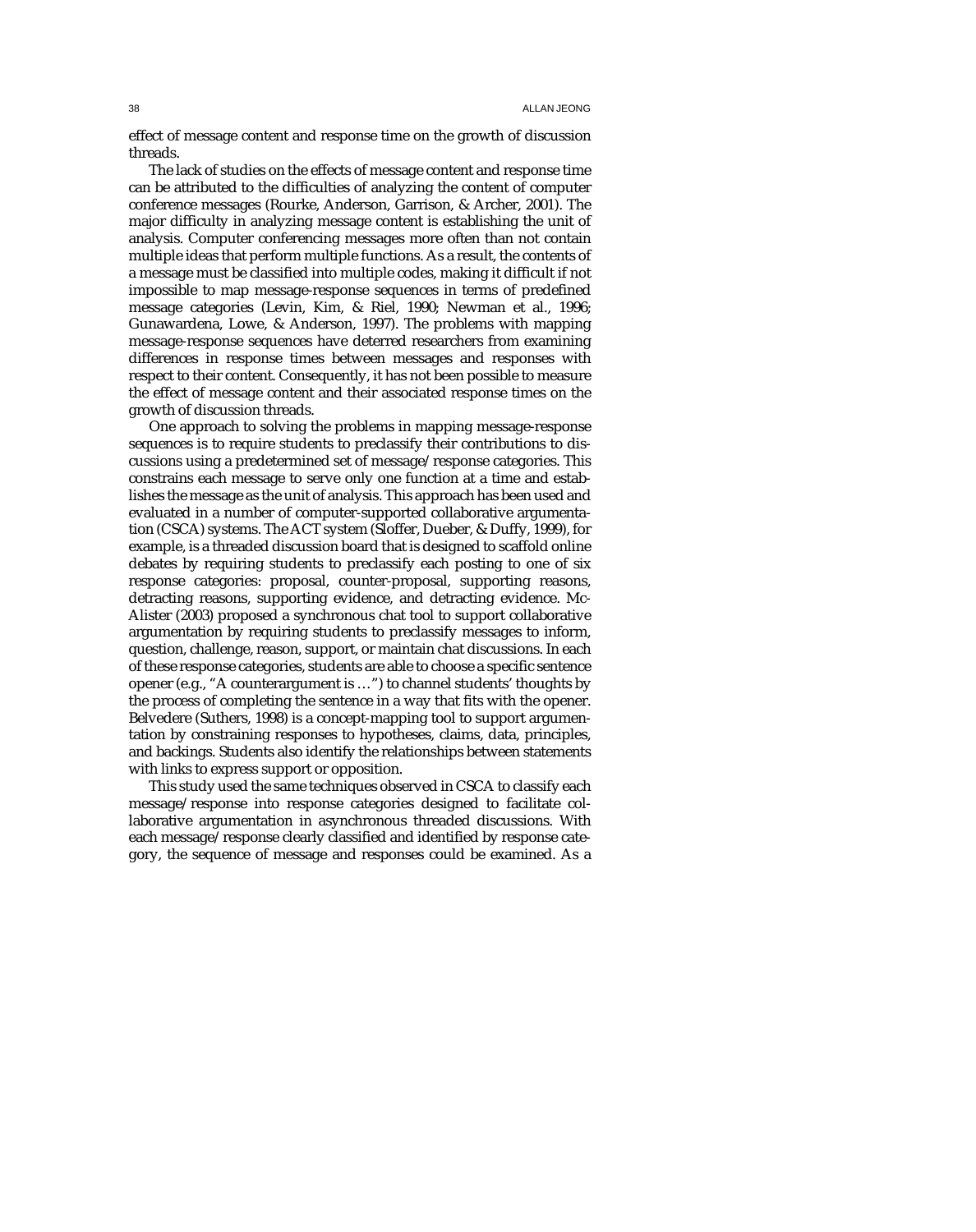result, the response times between specific types of messages and responses could be measured to determine the combined effects of response time and message content on the growth patterns of discussion threads. Using the constraint-based approach to scaffold argumentation in a threaded discussion board, the content of messages in five online debates was examined in terms of cognitive events that support critical thinking (Gunawardena et al., 1997; Garrison, 1992) and argumentation (Cerbin, 1988). These cognitive events included the statement of arguments, supporting evidence, critiques, elaboration, evaluation, and process comments. To measure how response time and message content affected the growth of discussion threads, event sequence analysis (Bakeman & Quera, 1995; Bakeman & Gottman, 1997) was used to examine the relationship between response rates and response times between specific types of messages and message-response sequences. Using this combination of methods, the following questions were addressed in this study.

- 1. *Response rates*. For each particular type of message, what percentage of the messages (lag 0 events) elicited responses (lag 1 events)? In other words, what is the response rate for each type of message? Is a critique or disagreement more likely to elicit a response than an agreement or elaboration?
- 2. *Effects of message content on the wait time for responses*. Do particular types of messages generate longer wait times between the time a message (lag 0 event) is posted and the time a reply to the message (lag 1 event) is posted? For example, is the wait time for a response to arguments shorter than the wait time for responses to critiques?
- 3. *Effects of response time on response rates*. Does the amount of elapsed time between the time of posting of a specific type of message (lag 1 event) and the time of posting of a response to the message (lag 0 event) affect the ability of the message (lag 1 event) to elicit subsequent responses (lag 2, lag 3, and onward)? In other words, how does response time in posting a particular type of message affect its response rate and the number of subsequent responses?

## Method

# **Participants**

The participants were 19 graduate students from a major university in the Southeast region of the United States consisting of eight women and 11 men ranging in age from 24 to 49. The students who willingly agreed to participate in this study were enrolled in an online course on theories of learning and cognition.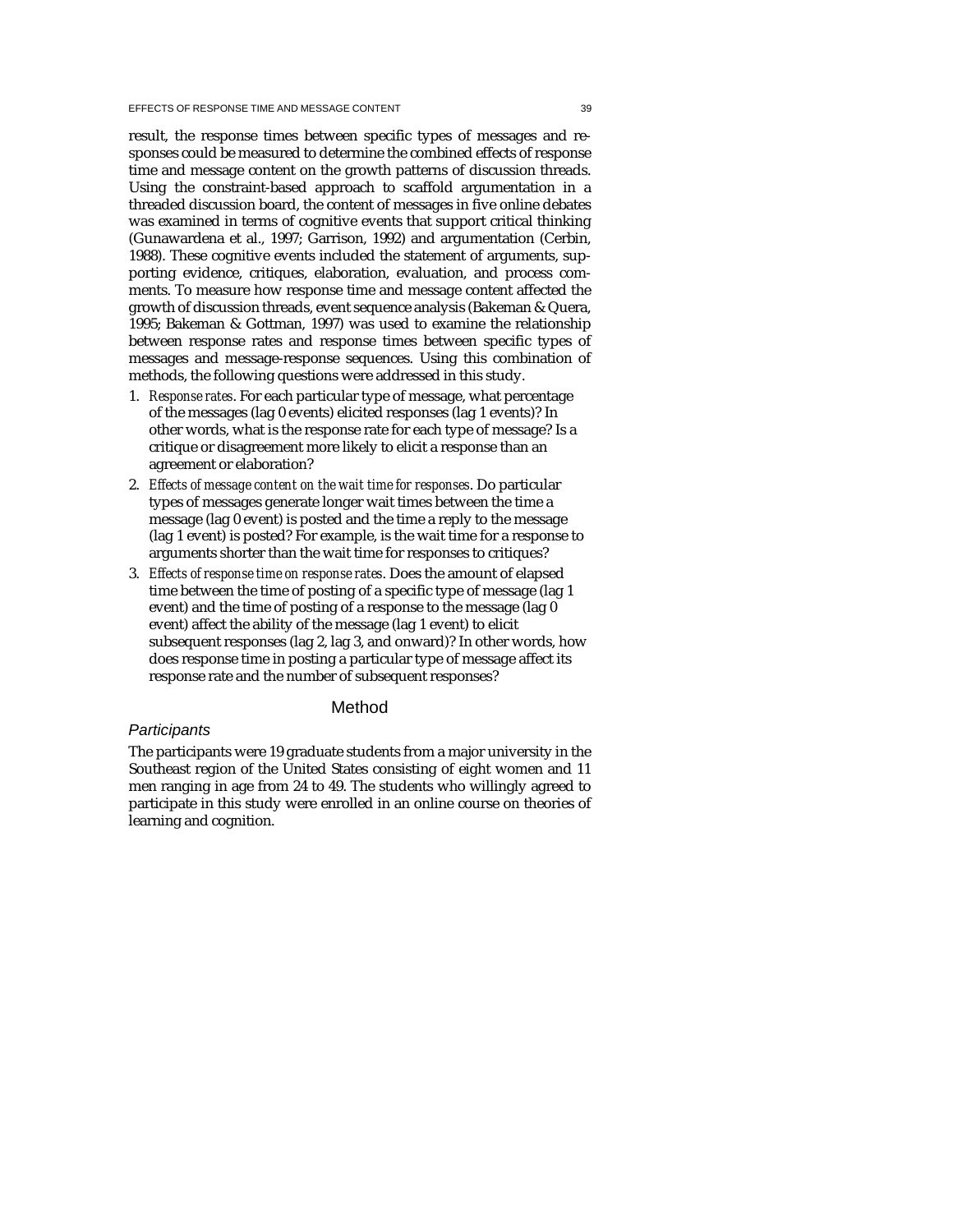## Online Debates

The group discussions examined in this study were collected from five weekly debates that examined the assumptions and grounds of various learning theories. For example, two of the discussion topics were "Knowledge cannot be instructed (transmitted) by a teacher—it can only be constructed by the learner" and "Schema theory is more of a constructivist theory than a cognitive theory." The debates were conducted on threaded discussion boards using the Blackboard system.

For each debate, students were randomly assigned to one of two opposing teams. The debate teams were balanced by gender and level of participation observed in previous discussions in the course. One team was assigned to support a given claim or position, and the other was assigned to challenge the position. Students were instructed only to post messages that supported their team position by posting arguments, supporting evidence, and by challenging the messages posted by the opposing team. Students were required to post a minimum of four messages in each debate. After each debate students were also required to vote on the team that won the debate based on the team that presented the most convincing arguments. Twenty-five percent of the course grade was awarded for participation in the debates and other discussions throughout the course.

Students were required to preclassify their messages by message category (see Table 1) when they posted messages to the discussion board. For each category students inserted designated labels into the subject headings of each message posted to the discussions. The labels consisted of eight message categories that included position statements, arguments to support their assigned position, evidence to support stated arguments, criticisms to challenge opponent's statements, elaboration, judgments for drawing conclusions, evaluation of comments, and other process comments. Each label had to be followed by an additional tag, *o*=opposing team or *s*=supporting team, to identify team membership (see Figure 1). These procedures were implemented in order to ensure that each message addressed only one function at a time, because more often than not students compose messages that address more than one function or topic of discussion at the same time. This enabled each message to be examined as a unit of analysis. The effects of constraining students' postings to specific categories to scaffold student discussions (Duffy, Dueber, & Hawley, 1998; Sloffer et al., 1999) are currently under investigation.

#### Data Analysis

*Messages and response codings*. The five debates generated a total of 565 messages. To establish the accuracy of students' message labels used to classify each message by response category, inter-rater reliability was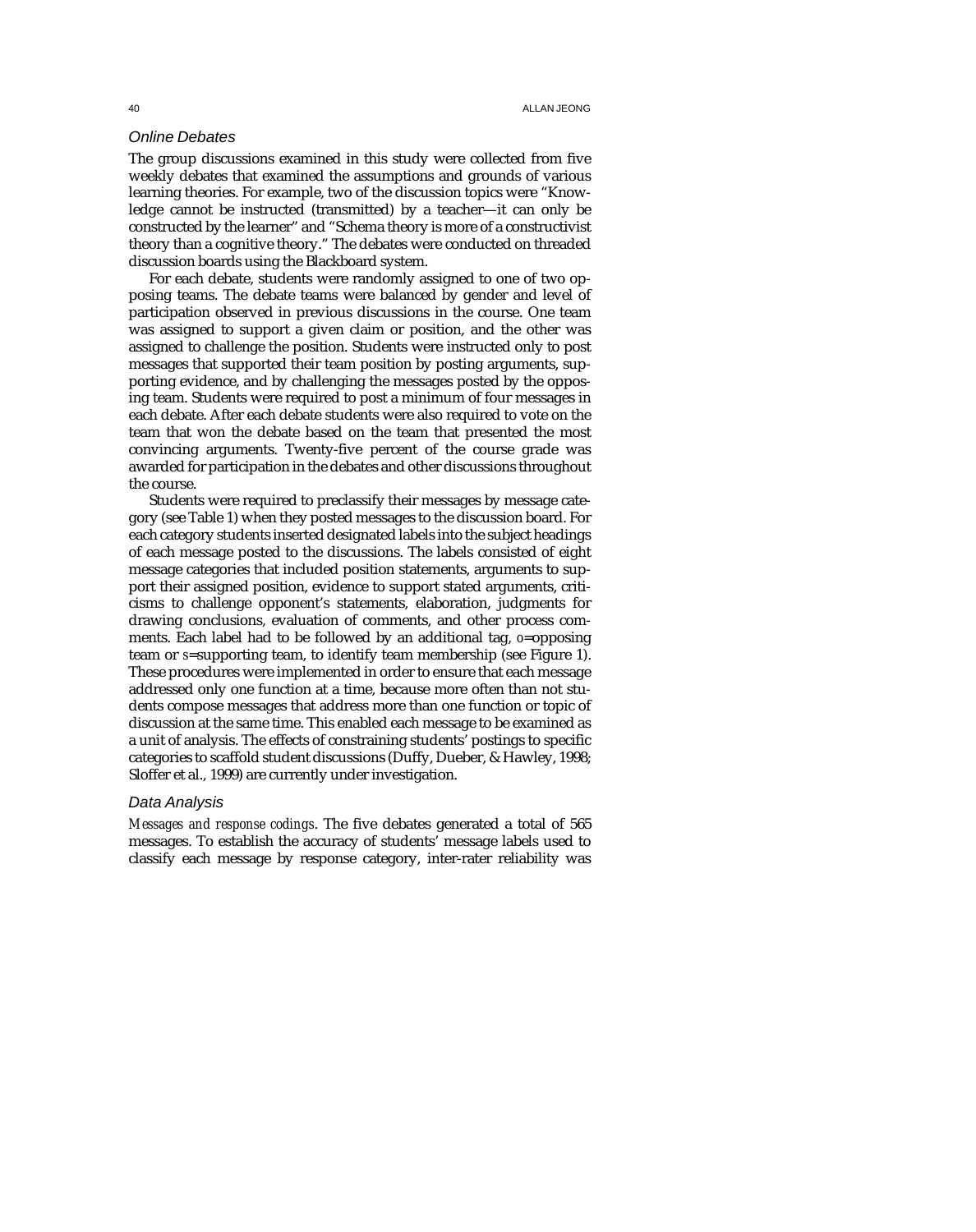#### EFFECTS OF RESPONSE TIME AND MESSAGE CONTENT 41

 $\pm$  1.1  $\pm$ 

| Table 1                                                          |  |  |
|------------------------------------------------------------------|--|--|
| Coding Scheme for Student Labeled Messages in the Online Debates |  |  |

| $l$ abel*         | Category                        | <b>Definitions</b>                                                                                           |
|-------------------|---------------------------------|--------------------------------------------------------------------------------------------------------------|
| <b>POS</b><br>ARG | Position statement<br>Arguments | State your position on the issue<br>Establishing arguments to support or oppose a<br>given issue or position |
| <b>FVID</b>       | <b>Fvidence</b>                 | Providing evidence and examples to support a<br>stated argument                                              |
| CRIT              | Critique                        | Examine and find flaws or weakness in another's<br>response                                                  |
| FI AB             | Elaborate                       | Expanding on an idea provided by another                                                                     |
| <b>FVAI</b>       | <b>Fvaluation</b>               | Analyze and determine value of a response                                                                    |
| <b>JUDG</b>       | Judgment                        | State a judgment or position on a stated argument<br>based on presented evidence and analysis                |
| OTH               | Other                           | Process comments or extraneous comments not<br>relevant to the debate.                                       |

\*Each label was followed by a tag o to identify postings from the opposing team, and a tag s to identify postings from the supporting team.

computed by comparing the student's self-codings with the codings of the experimenter. The inter-rater reliability was good with Cohen's Kappa 0.68 (Bakeman & Gottman, 1997). All messages that were posted as a reply and were threaded to a previous message were identified by rule as a response.

*Data analysis*. Two computer programs, Forum Manager and Discussion Analysis Tool (DAT), were developed to perform the data analysis. Forum Manager was used to download threaded discussions from Blackboard into Microsoft Excel, compile the message labels and response time data, and identify the message-response sequences conveyed in the hierarchical organization of the threaded messages. DAT was then used to compute the frequencies of each message by category and the frequencies of specific responses to each message, convert the response frequencies into relative frequencies (or transitional probabilities), generate a visual representation of the response probabilities in a transitional state diagram, compute the response times and wait times between each message-response exchange, and to compute the *Z*-scores for each message-response exchange to determine which exchanges (or event sequences) were prevalent patterns of interaction that occurred at rates significantly higher than the expected probability (Bakeman & Gottman, 1997).

The eight original message categories were reduced to six categories to minimize the total number of possible event sequences and to achieve sufficient cell frequencies for measuring the probabilities of each observed message-response pairing. Messages labeled as Position Statements were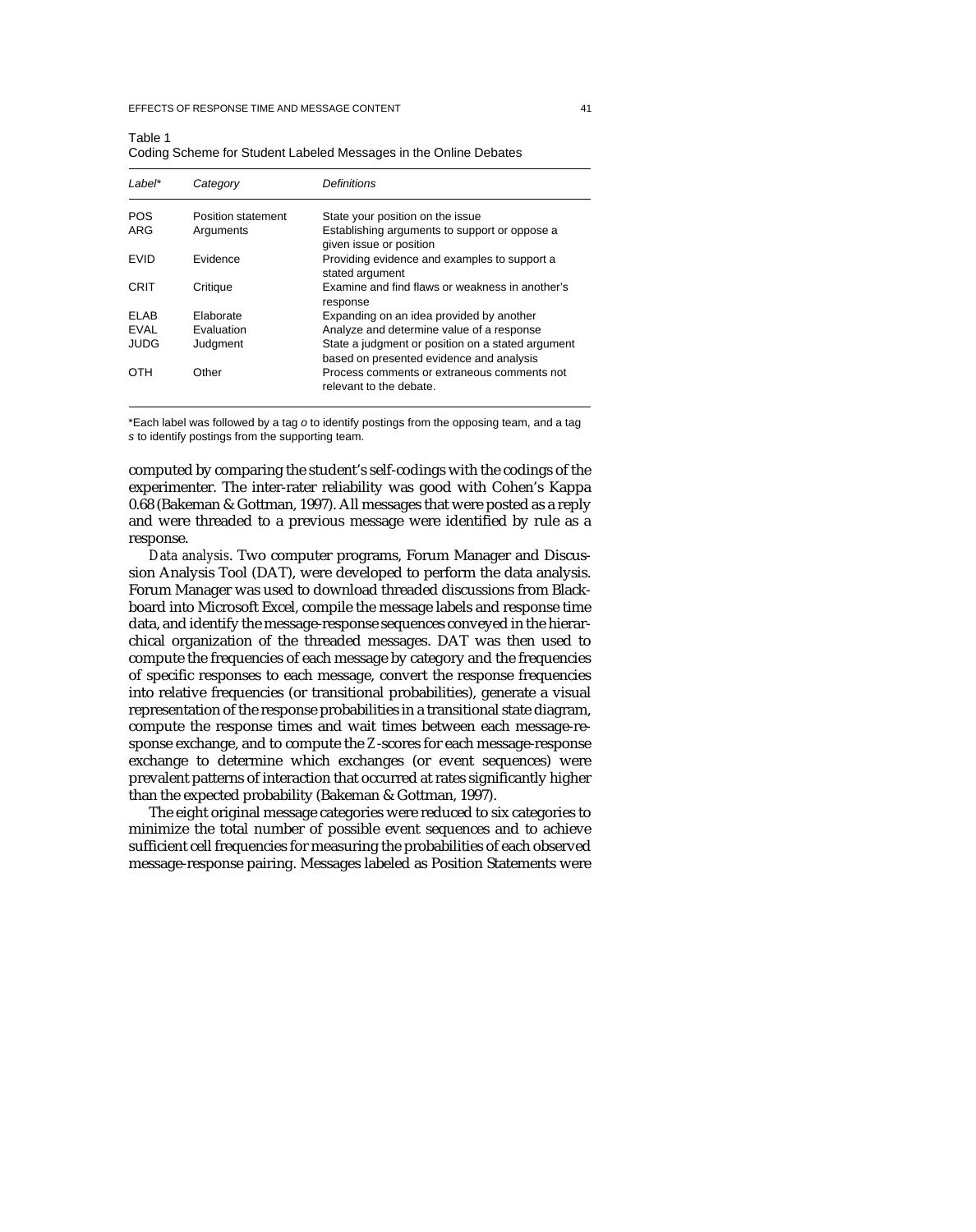1 **ARGo:** To say that 'knowledge cannot be instructed or transmitted by a teacher, but can only be constructed by the learner' is an overgeneralization. It would make teachers obsolete.

- 2. **ARGo: Excellent argument. It is the symbiotic relationship between teacher and student that enables learning to take place. The teacher must provide guidance to the learner.**<br>**3**... **JUD**
- 3 . . . **JUDGs:** This is a well-reasoned commentary. I agree with these contentions, but I believe that what has not been explained is how a learner constructs new ideas stemming from new theories or perspectives. Although I side with the opposition, I believe there must be a middle ground that recognizes that learners can construct knowledge.
- 4 . . . . . **ELABo:** A self-taught person can only construct new ideas until they have learned the pre-requisite information and skills needed to construct the new knowledge.
- 5 . . . . . . . **OTHo:** Very well stated about the conditions of self-taught individuals. I thought that was a good comeback.
- 6 **CRITs:** What teachers transmit is not knowledge, but accumulated information. We use this information as tools to construct new knowledge. By analogy, we need access to tools and materials to construct a house. The transmission and access to tools and information simply facilitates the construction of a house.
- 7 . . . **CRITo:** But I would argue that teachers can and do transmit knowledge or information. What you are saying instead is that NEW knowledge (or building an architecturally unique house) cannot be instructed by a teacher and must be constructed by the learner. And that is an entirely different argument.
- 8..... **CRITs:** But not all learned knowledge is instructed. I learned how to build houses by mainly watching my father build houses and learned through practice. I never received any formal instruction.
- 9 . . . . . . . **EVALs:** From what has been said thus far, some learning result from instruction and some do not. From an epistemological standpoint, this is consistent with Constructivists' acceptance and synthesis of cognitive learning theories and principles.
- 10 . . . **ARGo:** Although there is truth to what you say, most of the skills and tools used to build a house is passed down from one generation to the next through and are not re-constructed. In other words, we generally try to avoid the mistake of always trying to "re-create the wheel."
- 11 . . . . . **EVIDo:** Your ideas are consistent with what Driscoll states in Chapter 3 of the textbook. Teacher input is important and so is their assessment of the learner's performance in order to ensure performance is to established standards.

The texts in the example have been modified and abbreviated for illustrative purposes. *Figure 1. Excerpt from a discussion thread with student-labeled messages.*

aggregated with the Arguments category because students presented their position statements with supporting arguments. Furthermore, students were already preassigned to a given position before each debate. Judgment was collapsed with Evaluations because Judgments were difficult to discriminate from evaluation statements. Few Judgments were observed

in the debates because students were not expected or instructed to make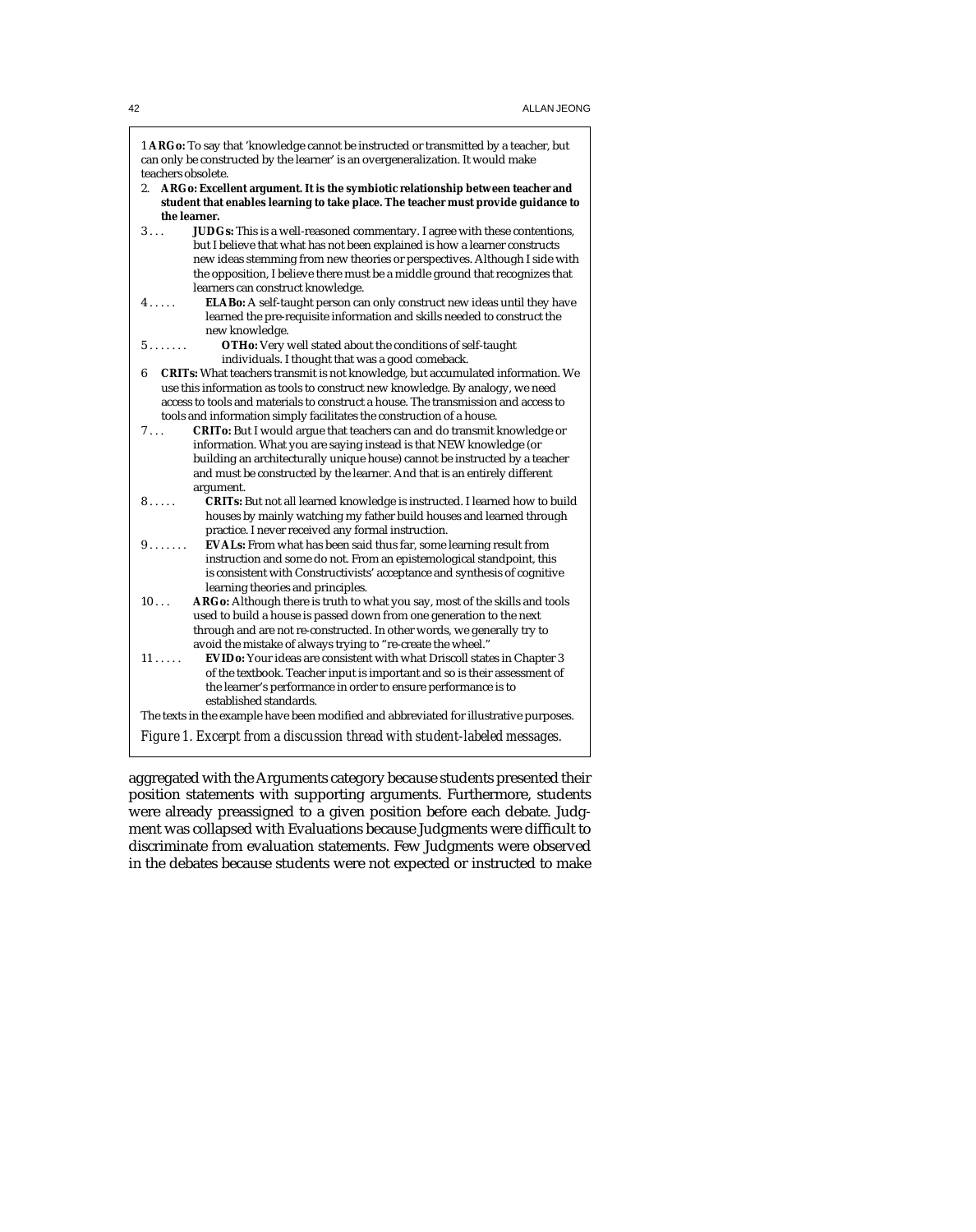summary judgments of the presented arguments. Finally, the tags used to identify team membership were removed from the message labels in order to analyze the collective interactions between the supporting and opposing debate teams.

*Theoretical assumptions*. The theoretical basis for examining group interactions in terms of response times and event sequences observed in threaded message-response exchanges are based on the assumptions of dialogic theory (Bakhtin, 1981; Koschmann, 1999). The theory views language as part of a larger whole or social context in which all possible meanings of a word interact, possibly conflict, and affect future meanings. Meaning is produced not by examining an utterance by itself, but by examining the relationship between utterances. Meaning is therefore renegotiated and reconstructed as a result of conflict in social interactions, which drives inquiry, reflection, articulation of individual viewpoints, and underlying assumptions. Given these assumptions, the focus of this study was to analyze the relationship between threaded messages (or messageresponse exchanges) with respect to the content of the messages and responses and the response times separating the messages and responses. Of most interest in this study were the types of exchanges that drew out conflict and disagreement based on the assumption that conflict drives inquiry and dialogue and consequently the growth of discussion threads.

### Discussion of Findings

*Response rates*. Table 2 displays data to describe the various relationships between messages and responses in students' exchanges in the threaded discussions and online debates. The table shows, for example, that 150 arguments were posted in the debates, and 49 of these 150 arguments did not elicit a response. Given that 101 of the 150 arguments were successful in eliciting one or more responses, the *response rate* for arguments was .67. To understand better how arguments generated such a response rate, Table 2 shows the distribution of responses to arguments across the six message categories. Among the 145 messages that were posted in response to arguments, .26 were follow-up arguments, .19 were supporting evidence, .28 were criticisms, and only .09 were evaluations of the arguments. The messages that generated the highest response rates and were most likely to contribute to the growth of discussion threads were critiques (.72) and arguments (.67). The messages that were least likely to contribute to the growth of discussion threads were evidence (.54), evaluative responses (.54), and *other* comments (.40). The high response rate to critiques is consistent with the assumptions of dialogic theory: this conflict in message-response exchanges drives the processes of inquiry and critical discourse.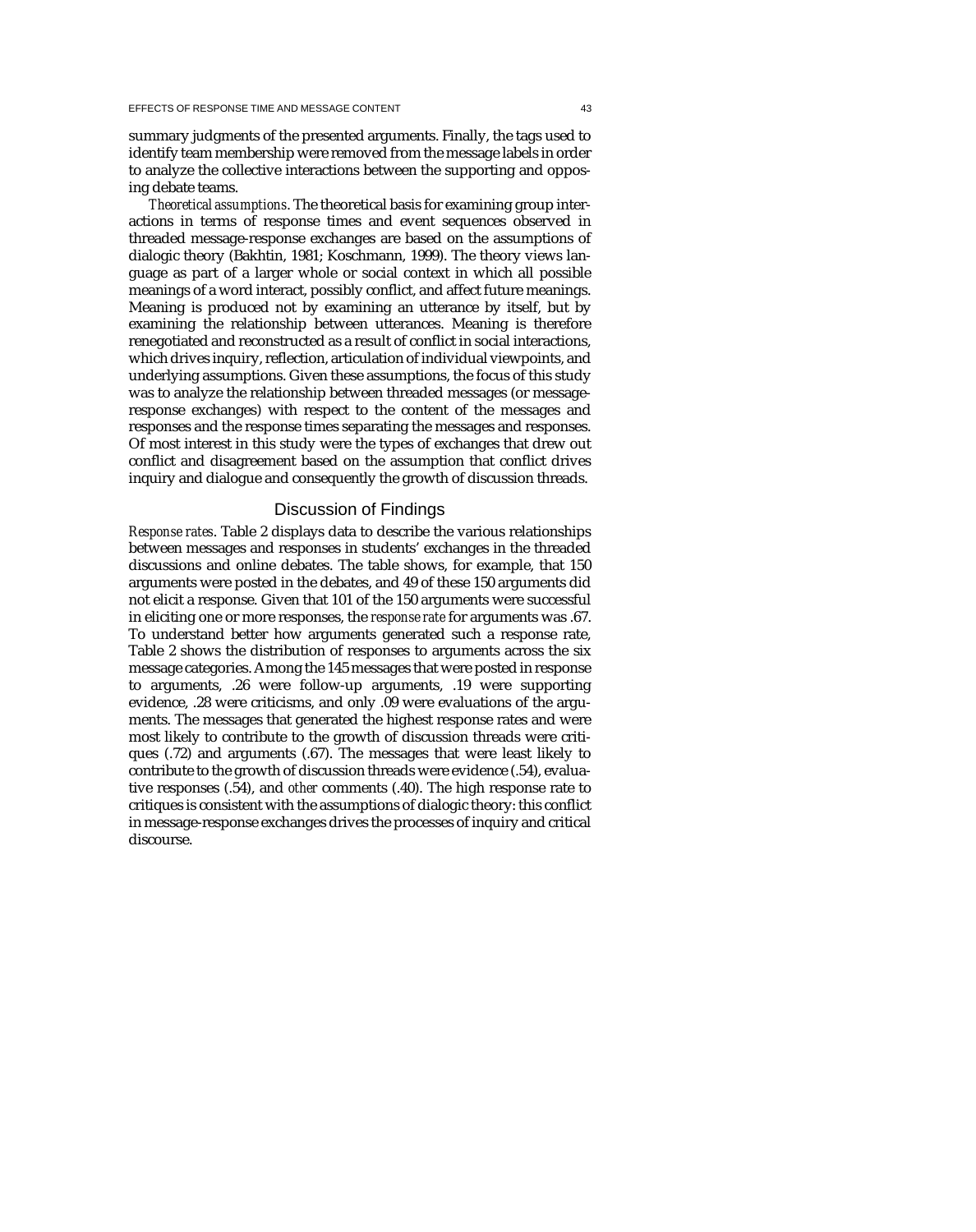|             | ARG        | EVID       | CRIT       | ELAB | EVAL       | HT<br>5 | Replies | No Replies | Givens | Reply Rate | Wait Time | Time<br>Response |
|-------------|------------|------------|------------|------|------------|---------|---------|------------|--------|------------|-----------|------------------|
| <b>ARG</b>  | .26        | .19        | .28        | .12  | <u>.09</u> | .06     | 145     | 49         | 150    | .67        | .99       | .94              |
| <b>EVID</b> | .13        | .13        | .29        | .13  | .16        | .16     | 62      | 35         | 76     | .54        | .96       | .98              |
| <b>CRIT</b> | .19        | .17        | .23        | .15  | .14        | .13     | 88      | 25         | 89     | .72        | 1.04      | .96              |
| <b>ELAB</b> | <u>.10</u> | .08        | <u>.10</u> | .35  | .21        | .17     | 78      | 30         | 85     | .65        | .68       | .96              |
| <b>EVAK</b> | .16        | <u>.05</u> | <u>.02</u> | .20  | .29        | .29     | 56      | 39         | 85     | .54        | .74       | .74              |
| OTH         | .14        | <u>.00</u> | <u>.06</u> | .06  | .20        | .54     | 35      | 48         | 80     | .40        | .50       | .67              |
|             | 84         | 60         | 89         | 79   | 74         | 78      | 464     | 226        | 565    | .59        | .82       | .88              |

Table 2 Transitional Probabilities Between Message-Response Interactions

The probabilities displayed in boldface are higher than expected probability, and the probabilities in boldface/underscore are lower than expected probability based on Z-score tests in Table 3.

The overall response rate to messages was .59, given that a total of 226 messages received no replies of the total of 565 posted messages. This overall response rate was high relative to Hewitt and Teplovs' (1999) finding where threads varied from a .26 to .63 probability of remaining active when responses were received within a day. The high response rates observed in this study can be attributed to the use of a debate format that required the opposing teams to critique arguments and post rebuttals. Something that may have also contributed to the high response rates was the use of message labels, which enabled students to locate arguments and critiques quickly among multiple discussion threads. In turn, this may have enabled students to respond and maintain more active discussion threads. In Figure 1, for example, the label CRITs in message 6 may have helped students on the opposing team to identify, evaluate, and respond to criticisms from the supporting team. Similarly, the labels may also have helped students on the opposing team to locate opposing arguments (message 10) posted by fellow team members and respond with evidence to support the argument (message 11).

The message-response exchanges that generated conflict and disagreement were found to be some of the most prevalent patterns in students' interactions. The *Z*-scores displayed in Table 3 show that critical responses to arguments (*Z*-score=3.10, alpha=.05, *n*=40) and evidence (*Z*-score=2.12, alpha=.05, *n*=18) were significantly higher in frequency than the expected frequency based on random chance alone. Also prevalent in the observed interactions were the responses to arguments with follow-up arguments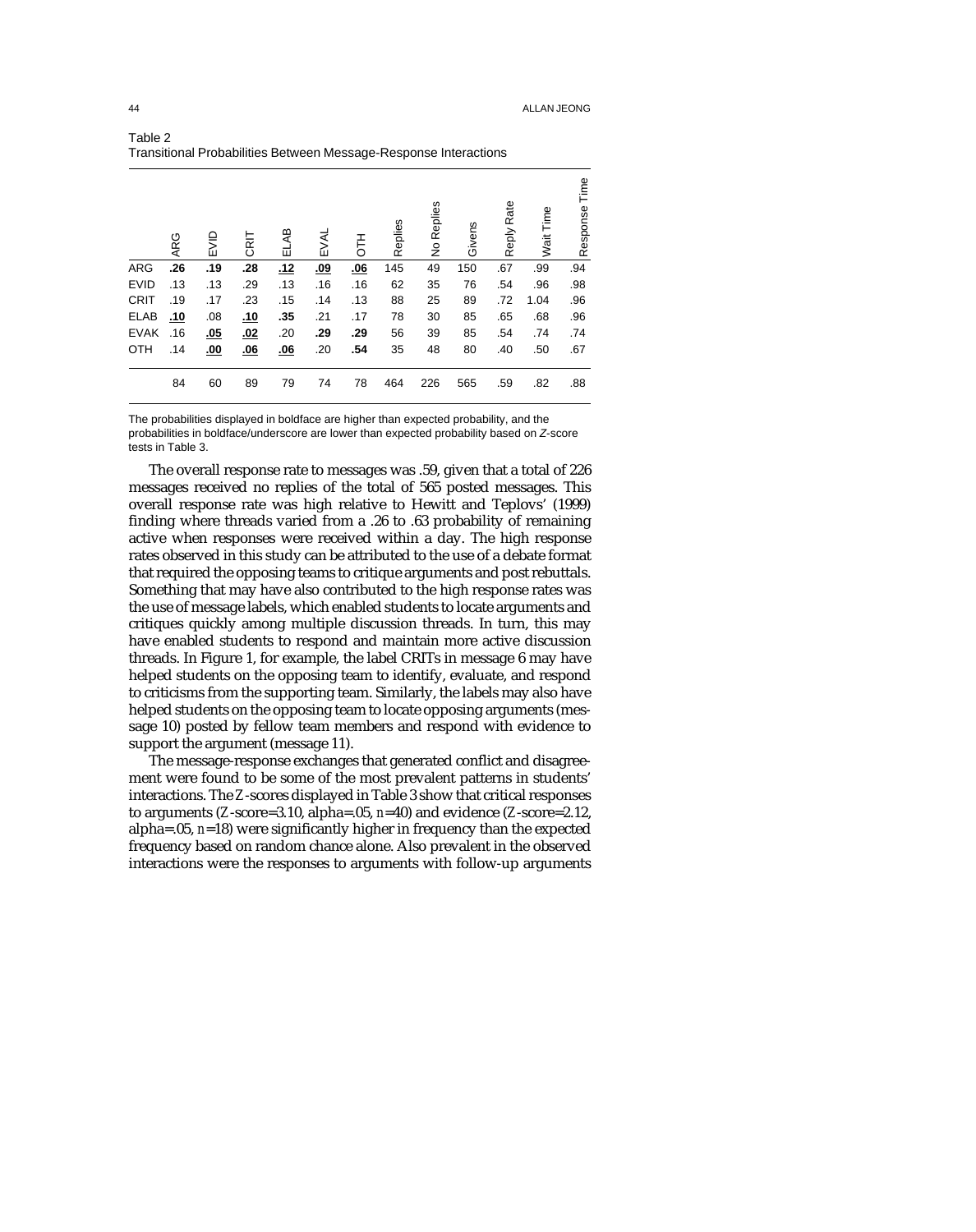#### EFFECTS OF RESPONSE TIME AND MESSAGE CONTENT 45

|                            | ARG                | <b>EVID</b>        | CRIT               | <b>ELAB</b>        | <b>EVAL</b>     | <b>OTH</b>         |           |
|----------------------------|--------------------|--------------------|--------------------|--------------------|-----------------|--------------------|-----------|
| <b>ARG</b><br><b>EVID</b>  | 2.80<br>$-1.14$    | 2.76<br>$-0.01$    | 3.10<br>2.12       | $-1.78$<br>$-0.93$ | $-2.77$<br>0.04 | $-4.12$<br>$-0.15$ | 145<br>62 |
| <b>CRIT</b>                | 0.33               | 1.28               | 0.94               | $-0.62$            | $-0.66$         | $-1.20$            | 88        |
| <b>ELAB</b><br><b>EVAL</b> | $-1.97$<br>$-0.42$ | $-1.51$<br>$-1.80$ | $-2.19$<br>$-3.53$ | 4.53<br>0.56       | 1.21<br>2.75    | $-0.04$<br>2.51    | 78<br>56  |
| <b>OTH</b>                 | $-0.61$            | $-2.37$            | $-2.10$            | $-1.35$            | 0.68            | 6.17               | 35        |
|                            | 84                 | 60                 | 89                 | 79                 | 74              | 78                 | 464       |
|                            |                    |                    |                    |                    |                 |                    |           |

Table 3 Z-Scores to Identify Transitional Probabilities that Deviate From Expected Frequencies

The Z-scores in boldface greater than 1.95 indicate the transitional probabilities that were significantly higher than the expected frequency by chance alone. Z-scores that are in boldface and underscored less than –1.95 indicate transitional probabilities that were significantly lower than the expected frequency.

(*Z*-score=2.80, alpha=.05, *n*=38) and responses to arguments with evidence (*Z*-score=2.76, alpha=.05, *n*=28). Although the frequency of these patterns was found to be statistically significant, the results must be interpreted as exploratory in nature given the high probability of Type II error among the 36 possible *Z*-score tests.

*Effects of message content on the wait time for responses*. This study found that critiques had on average a significantly longer wait time (1.04 days) for responses than any other type of message, yet at the same time, critiques generated the highest response rate (.72) (see Table 2). This finding contradicts Hewitt and Teplovs (1999) conclusion that the growth of discussion threads, or response rates, depends on shorter wait times separating the time of posting of a message and replies to the message. Nevertheless, the finding in this study is consistent with findings from studies on the effects of extended wait time in face-to-face discussions (Tobin, 1987). The use of extended wait time in face-to-face discussions has been found to result in less failure to respond in addition to fewer low level questions, longer student responses, increases in alternative responses, increase in the complexity and cognitive level of student responses, and higher achievement.

Several contributing factors might explain why critiques received such high response rates despite the longer wait time for responses. When responding to critiques, students needed more time to reflect and possibly conduct research to acquire sufficient information to compose an appropriate rebuttal. At the same time, students probably felt the necessity to post rebuttals to opposing criticisms given the rules and expectations of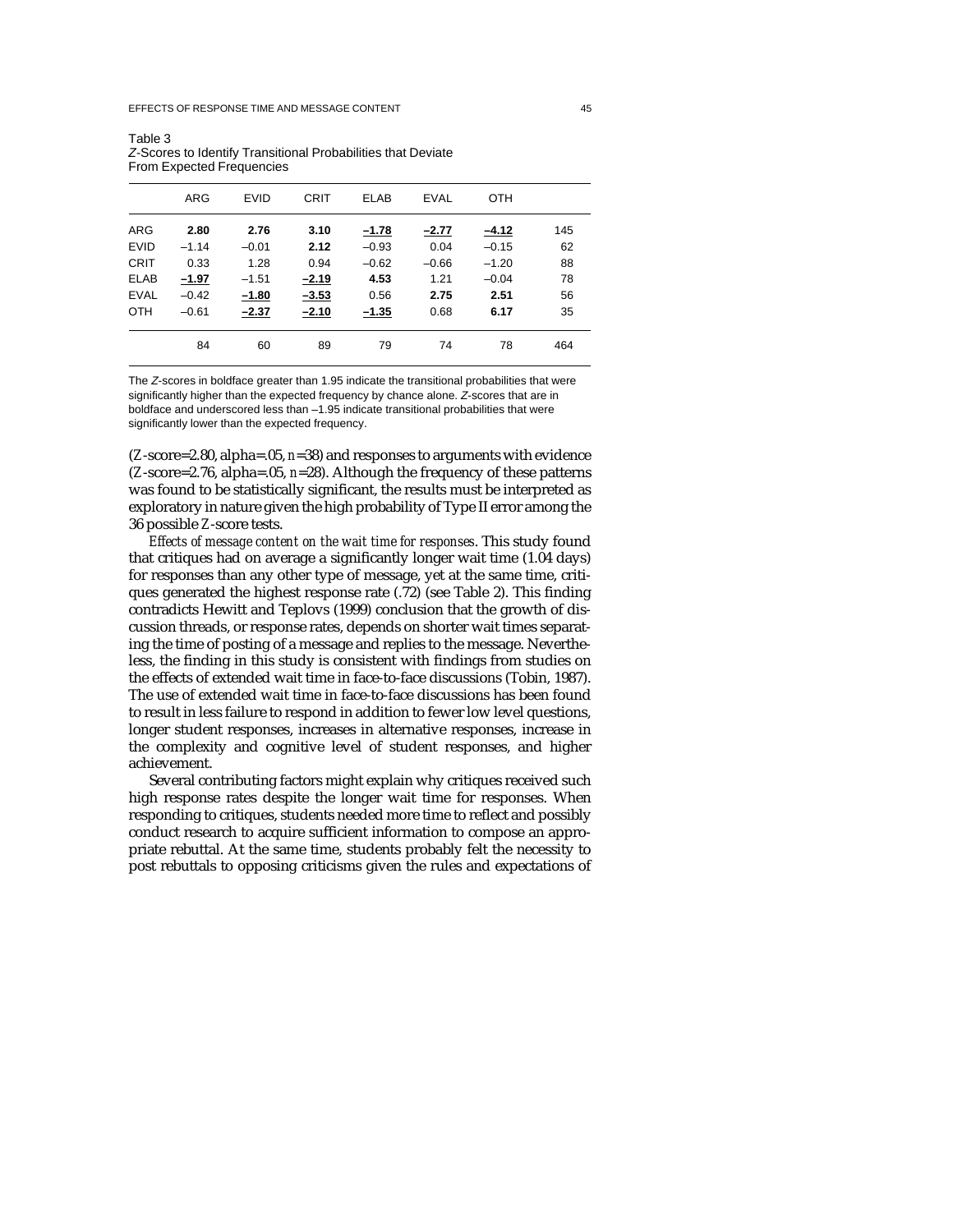#### 46 ALLAN JEONG

the debate activity. In addition, the posting of rebuttals may have been facilitated by the use of message labels, which helped to bring challenges from the opposing team to students' attention. This in turn enabled students to respond to challenges that could be posted anywhere among the many discussion threads.

Graphing the discussion threads across time revealed instances where threads remained active despite the presence of one or more substantially long wait times. For example, message #5 initiated a thread that consisted of 12 responses. In this thread there was a 2.5-day wait time before a response was posted to the opening message. There was another 2.5-day wait time for a response to the third message. But after the fifth day, there was a burst of activity in the discussion thread. A close examination of the text indicated that the first three messages were able to sustain the thread despite the long wait times because the debate teams were exchanging counterarguments (ARGo —> ARGs —> ARGo). This series of challenges set the stage for further discussion and illustrates the significant effect of message content, particularly content that generates conflict and disagreement, on the growth of discussion threads.

The other findings in Table 2 reveal that the overall average wait time across all message categories was .82 days (STD = 1.04). For each response category the average wait time for responses to arguments was .99 days, evidence was .96 days, critiques was 1.04 days, elaborations was .68 days, evaluations was .74 days, and other comments was .50 days. The longest wait time was observed in responses to critiques (1.04 days), which was significantly longer than the wait time for responses to elaborations (*T*test=0.038, alpha=.05) and other comments (*T*-test=.005, alpha=.05).

One explanation for the significant differences in wait times between critiques versus elaborative and other comments is that elaborative and other process comments required less preparation and cognitive effort than posting responses to arguments and critiques. For example, elaborative messages were intended mainly to clarify previous statements, which did not necessarily require the search for additional information or data to ground the response. At the same time, the wait time for responses to critiques was not significantly longer than the wait time for responses to arguments, evidence, and evaluation. This finding suggests that responding to these particular types of messages required approximately the same level of cognitive effort to formulate and post an adequate response.

*Effects of response time on response rates*. Table 2 shows the mean response times for each type of message: the mean time students needed to compose and post a given type of message (lag 1 event) in response to a previous message (lag 0 event). The mean amount of time taken to respond with arguments was .94 days, .98 days to respond with evidence, .96 days to respond to critiques, .96 days to respond with elaboration, .74 days to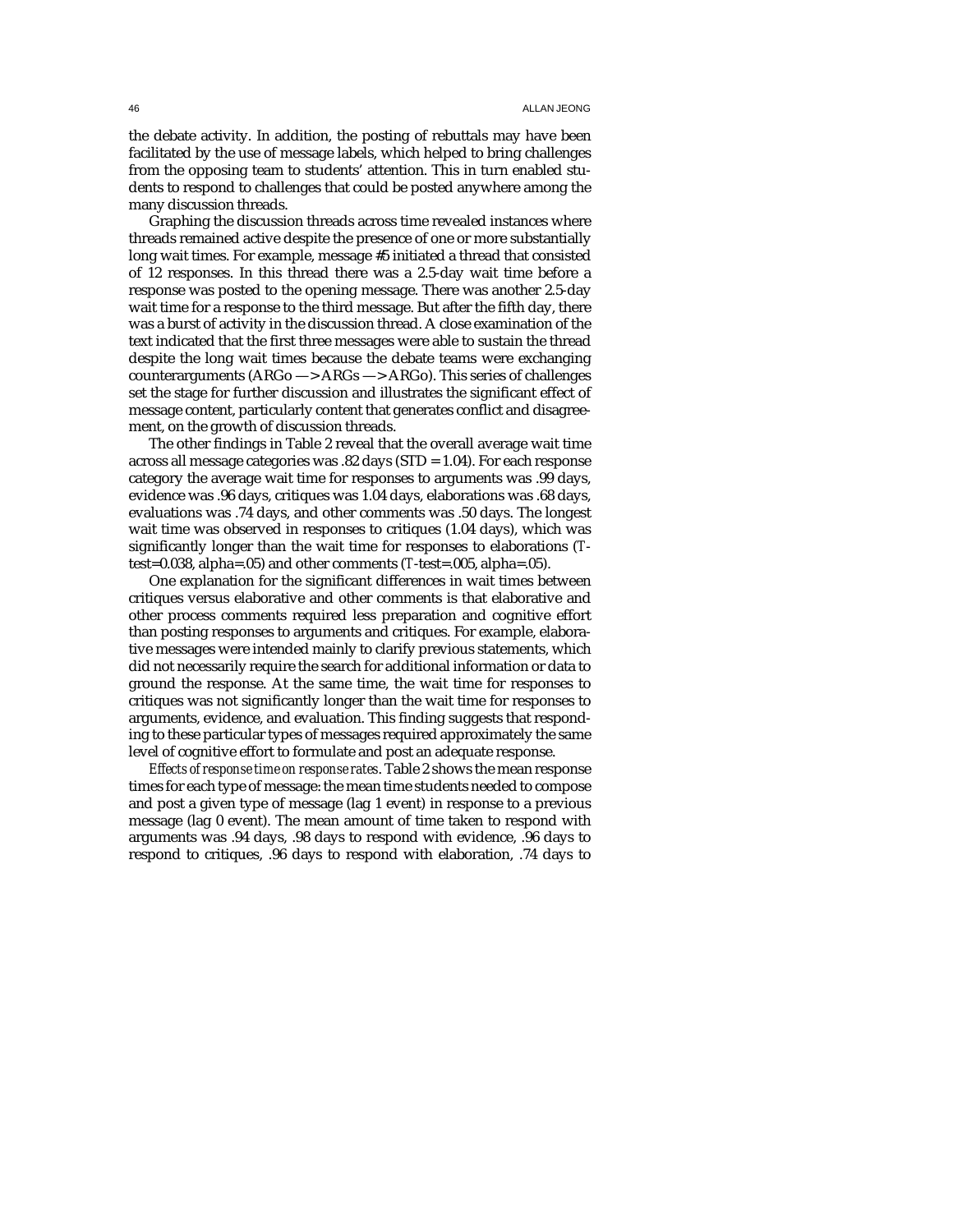respond with evaluations, and .67 days to respond with other comments. The overall mean time to respond to any given message was .88 days. No significant differences were found between these response times. However, the findings suggest that evaluative and other comments may require the least amount of time to post in response to other messages.

To determine if response times had any effect on the response rates of each message type, the response rates were computed for each type of message across fixed time intervals (see Table 4). For example, arguments (*n*=40) posted in response to a previous message within the first 12 hours (between 0.0 and 0.5 days) produced a response rate of .68. Arguments (*n*=18) that were posted in response to a previous message between the first 12 to 24 hours (between 0.5 and 1.0 days) produced a response rate of .50. Overall, the response rates of arguments fell rapidly as the amount of time it took to reply with arguments increased, starting from .68 and dropping steadily to .50, .29, and .43. In contrast, critiques received a response rate of .84 (vs. .50 for arguments) when posted as a reply within 0.5 days. The response rates appear to decline with respect to response time at the same rate as arguments, with response times dropping from .84 to .71, .56, and .56. Nevertheless, critiques maintained a higher overall response rate than arguments.

To compare the rate of decline in response rates over response time between the message categories, the results in Table 4 were plotted onto a graph. The response rates of messages posted with response times of two days or more were not included in the graph due to an insufficient number of messages posted at later time intervals. An analysis of the graph showed that the rate of decline in response rates did not vary significantly across different message content. In other words, the effect of message content did not change the effect of response time on the response rates of

Table 4 Response Rates Across Response Time Intervals for Each Message Category

| Days         | ARG    | <b>EVID</b> | <b>CRIT</b> | <b>ELAB</b> | <b>EVAL</b> | <b>OTH</b> | Mean   |
|--------------|--------|-------------|-------------|-------------|-------------|------------|--------|
| 0.0          | .68    | .66         | .84         | .74         | .59         | .47        | .65    |
| 0.5          | .50    | .50         | .71         | .75         | .59         | .46        | .60    |
| 1.0          | .29    | .40         | .50         | .57         | .50         | .00        | .38    |
| 1.5          | .43    | .00         | .56         | .71         | .40         | .33        | .44    |
| $\mathsf{r}$ | $-.76$ | $-.95$      | $-.89$      | $-.39$      | $-.94$      | $-.51$     | $-.85$ |
| slopw        | $-.19$ | $-.42$      | $-.21$      | $-.05$      | $-.13$      | $-.18$     | $-.17$ |

r = Pearson correlation between response time (in days) and response rates.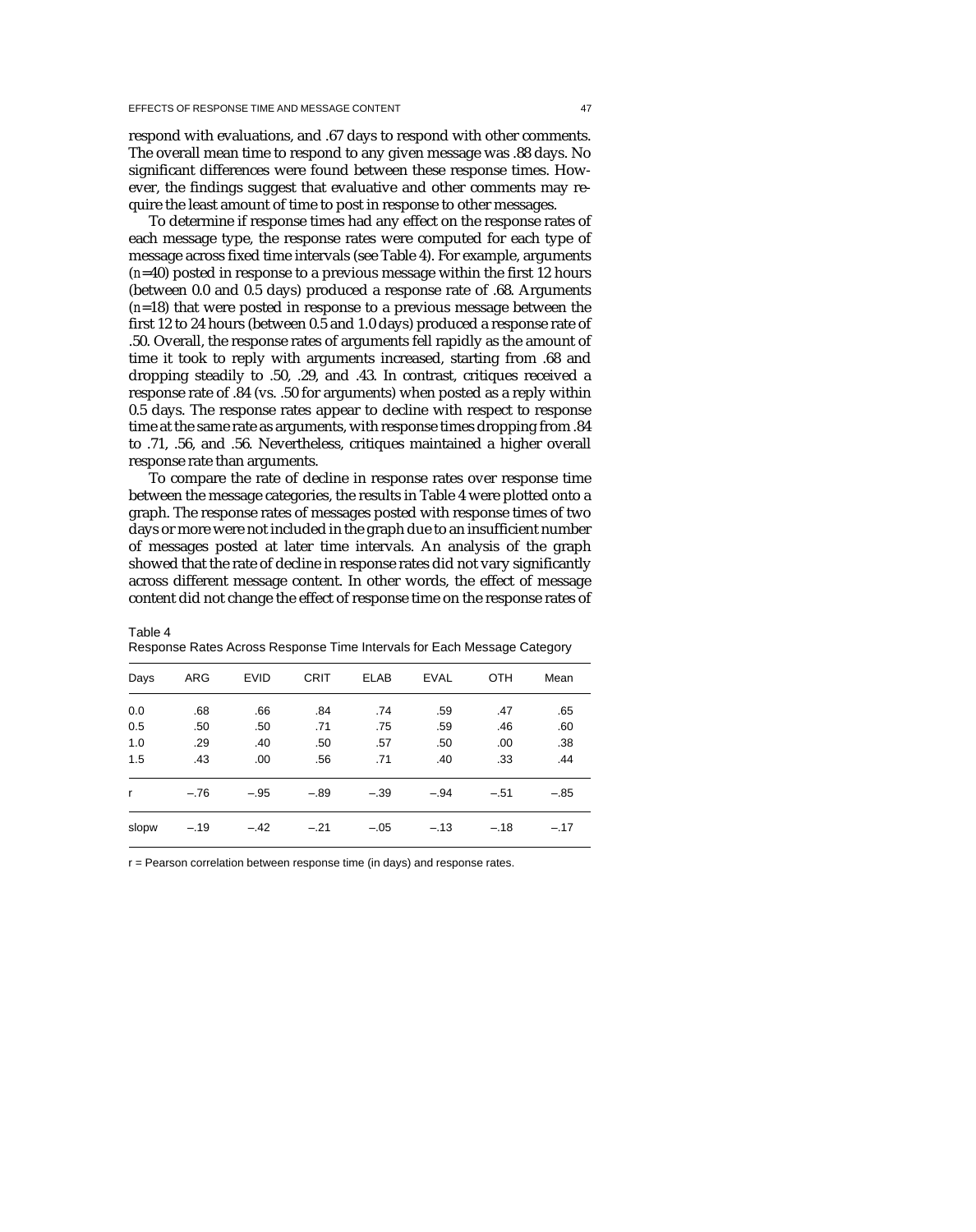messages. For all message categories combined, the response rates dropped an average of .17 for each day of wait time. No significant differences were found in the test for differences in the response rate by response time slopes for critiques against the slopes of the other message types. However, more data points are needed to produce a more accurate test for potential differences in slopes or rate of decline in response rates. Although the rates of decline in response rates over time were not found to be significantly different between message categories, the graph suggests that some types of messages such as critiques and elaborations may take two or more days to a response rate of zero versus 1.0 to 1.5 days for other message categories. These findings provide further indications of how critiques and elaborative responses can help maintain active discussion threads.

*Effects of message-response exchanges on length of discussion threads*. Specific message-response exchanges were found to generate higher response rates and more subsequent replies than other types of exchanges. For example, ARG—>CRIT exchanges (*n*=40) elicited a total of 115 subsequent replies within the discussion thread. As a result, each ARG—>CRIT exchange elicited on average 2.88 subsequent replies that contributed to the growth of a discussion thread. Note that CRIT messages when examined in isolation to preceding messages in Table 2 were found to produce a lower response rate of .72. When critical messages were posted in response and in context to arguments, the response rates increased to .80.

In contrast, the response rate for ELAB—>ELAB exchanges were lower at .67, and produced on average 2.70 subsequent replies within discussion threads. The lowest response rates and the lowest number of subsequent replies were found in ELAB—>OTH exchanges with response rate of only .23 and producing only an average of .23 replies. In addition, different levels of conflict can be found in examining the interactions where students respond back to critiques (CRIT—>Reply), possibly to resolve conflicts, respond to disagreements, and/or to bring a thread to its natural conclusion. For example, CRIT—>CRIT interactions produced a response rate of .70 and contributed on average 3.65 subsequent replies to its discussion threads, substantially higher than the CRIT—>OTH exchange with response rate of only .36 and 1.18 subsequent replies.

One explanation for the differences in response rates between the various types of interactions is that ARG—>CRIT and CRIT—>CRIT interactions produced higher levels of conflict or disagreement than ELAB—>CRIT and CRIT—>ELAB interactions. Under the assumptions of dialogic theory, conflict and disagreements in social exchanges generate more critical discourse. The difference in response rates and number of subsequent replies between these interactions is consistent with the assumptions of dialogic theory. Because CRIT messages were found to generate high response rates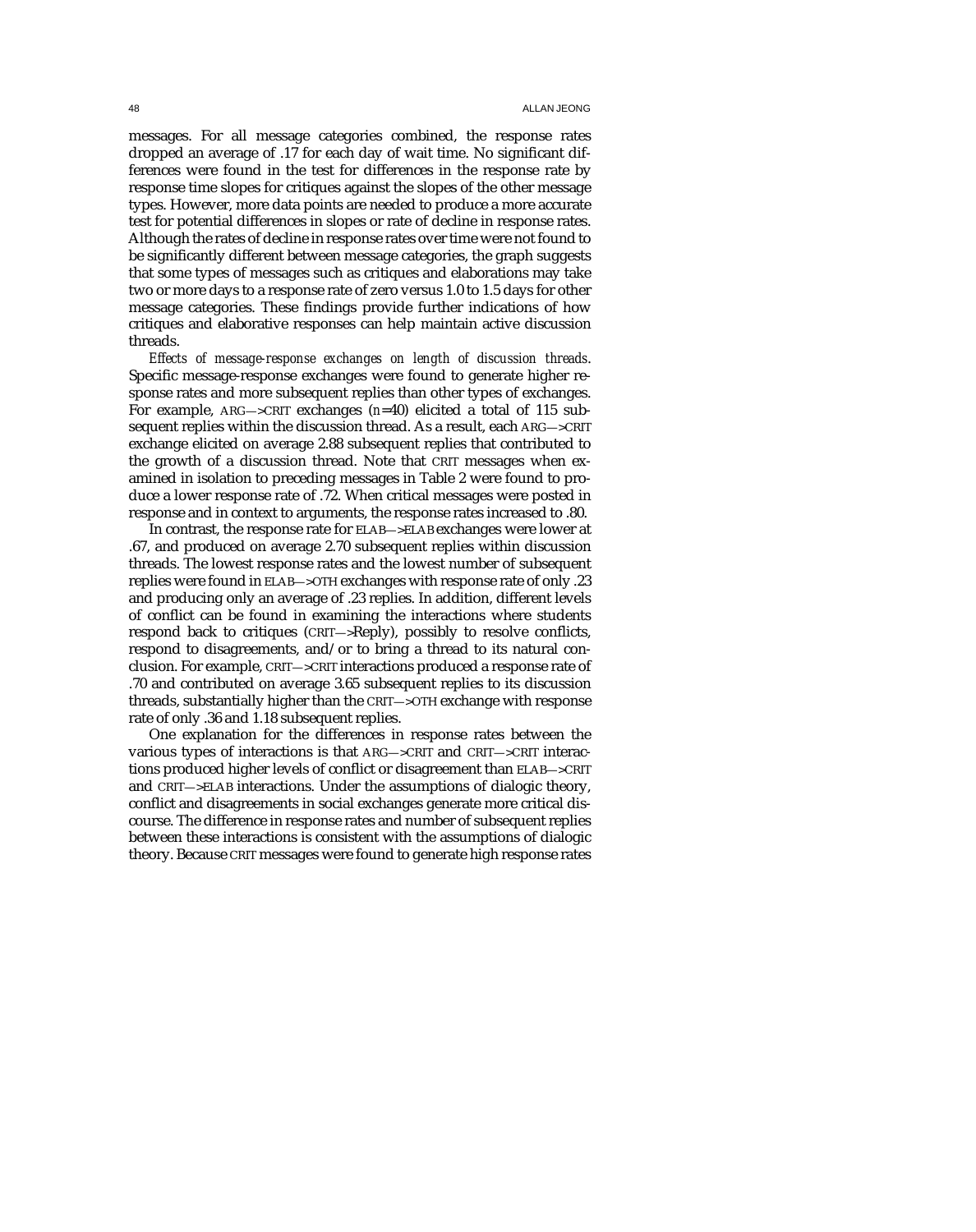despite longer wait times, there is good reason to believe that there are *interactions* like ARG—>CRIT that can also generate higher response rates across longer wait times. As a result, these particular types of interactions should be encouraged in order to mitigate the negative effects of long response times and to sustain the growth of discussion threads.

## Implications

*Instructional implications*. The findings in this study support two strategies for eliciting the types of interactions that minimize the negative effects of long response times that occur frequently in asynchronous discussions. The relatively high response rates observed in this study support the use of debate structures (with assigned team positions) to generate active discussions. The debate format helped encourage and legitimize argumentative exchanges that can withstand long wait times in responses without reducing response rates that can prematurely end discussion threads. The effects of assigning students to teams to defend an assigned position compared with the effects of not assigning students to teams and positions will need further investigation. Nevertheless, the findings in this study strongly suggest the incorporation of argumentative interactions into other types of group activities such as group problem-solving (Cho & Jonassen, 2002), collaborative writing, and peer-evaluation in order to generate active and potentially constructive discussions in online learning environments.

Another factor that may have facilitated argumentative exchanges and sustained discussion is the use of message labels. In this study, message labels are believed to have helped make argumentative exchanges explicit and helped to bring them to students' attention without the assistance of an instructor or moderator. The ability to quickly scan and search for critiques (e.g., CRITo or CRITs) posted by the opposition and locate multiple counter-exchanges between opposing teams (e.g., ARGo—> CRITs and CRITo—> EVIDs) may have helped bring unresolved threads to the attention of students. The use of message labels also enabled students to use the Blackboard search function to query messages by label to monitor the content of the discussions (e.g., count number of arguments posted by the opposing vs. supporting team). The extent to which message labels and constraint-based argumentation can facilitate active threaded discussions needs to be examined under controlled experiments (Jeong, 2000b).

*Limitations of the study*. Further research is needed to replicate the findings reported in this study because they were based on a limited number of messages generated in a small sample population. Specifically, larger datasets are needed to produce sufficient cell frequencies for the event sequence analysis. Larger datasets will enable a more accurate test of potential differences in the effects of response time on varying message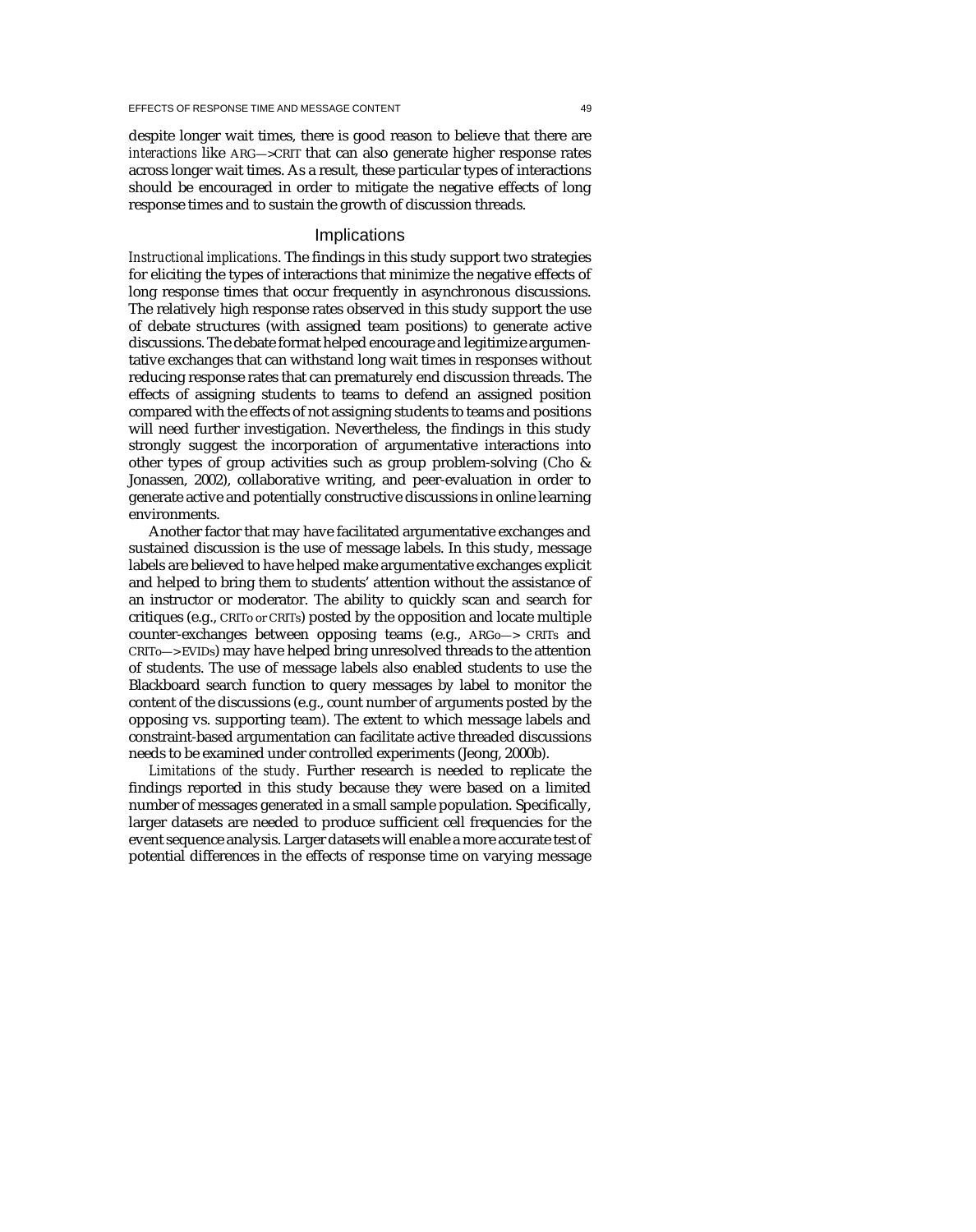content across a larger range of response time intervals, as revealed in Table 4. Furthermore, more data will enable statistical tests for differences in the effect of varying student interactions (e.g., ARG—>CRIT vs. CRIT—> CRIT), and not just between specific types of messages examined in isolation. In addition to acquiring larger datasets, the accuracy of students' message labels will need to be improved by introducing prior instruction and training on the labeling process. Finally, the effects of message labeling—a technique used in this study to establish the message as the unit of analysis and to code potentially larger datasets—and the constraints it places on group interaction and response rates will need to be evaluated before continuing its use in future research on group interaction.

*Implications for future research*. Despite some of the limitations, the software tools described in this study combined with the techniques of student-labeled messages addresses some of the major methodological challenges in CMC research (Rourke et al., 2001). These challenges include difficulties in establishing the unit of analysis in computer conferencing messages, achieving sufficient inter-rater reliability in message coding, finding the necessary time and resources to code sufficiently larger number of conferencing messages, and the inability to map message sequences due to the problems of establishing units of analysis within threaded messages and responses. The tools and techniques developed in this study provide a practical means of analyzing message-response sequences (and the temporal relationships between messages and responses) and analyzing larger datasets needed to conduct rigorous and controlled experiments with multiple treatment groups.

The use of the methods outlined in this study present a number of possible directions for future research. The research on factors that affect student interactions in online environments (including instructor-student, female-male, student-moderator interactions) can be grouped into six categories: time constraints, response constraints, communication styles, student constraints, instructional constraints, and technology constraints. Note that this study examined the combined effects of time constraints and response constraints. Future studies can examine these factors in many possible combinations with or without respect to time constraints. Some examples of the possible research questions are the following: What are the effects of response constraints such as the effects of message content on response rates when message labels are used versus when labels are not used? What are the effects of communication styles such as the use of qualifiers versus intensifiers in arguments and criticisms? What are the effects of student constraints such as differences between men and women in their tendency to post or respond to critiques or the amount of time needed to compose responses? What are the effects of instructional constraints such as the nature of the debate question that allows for disagree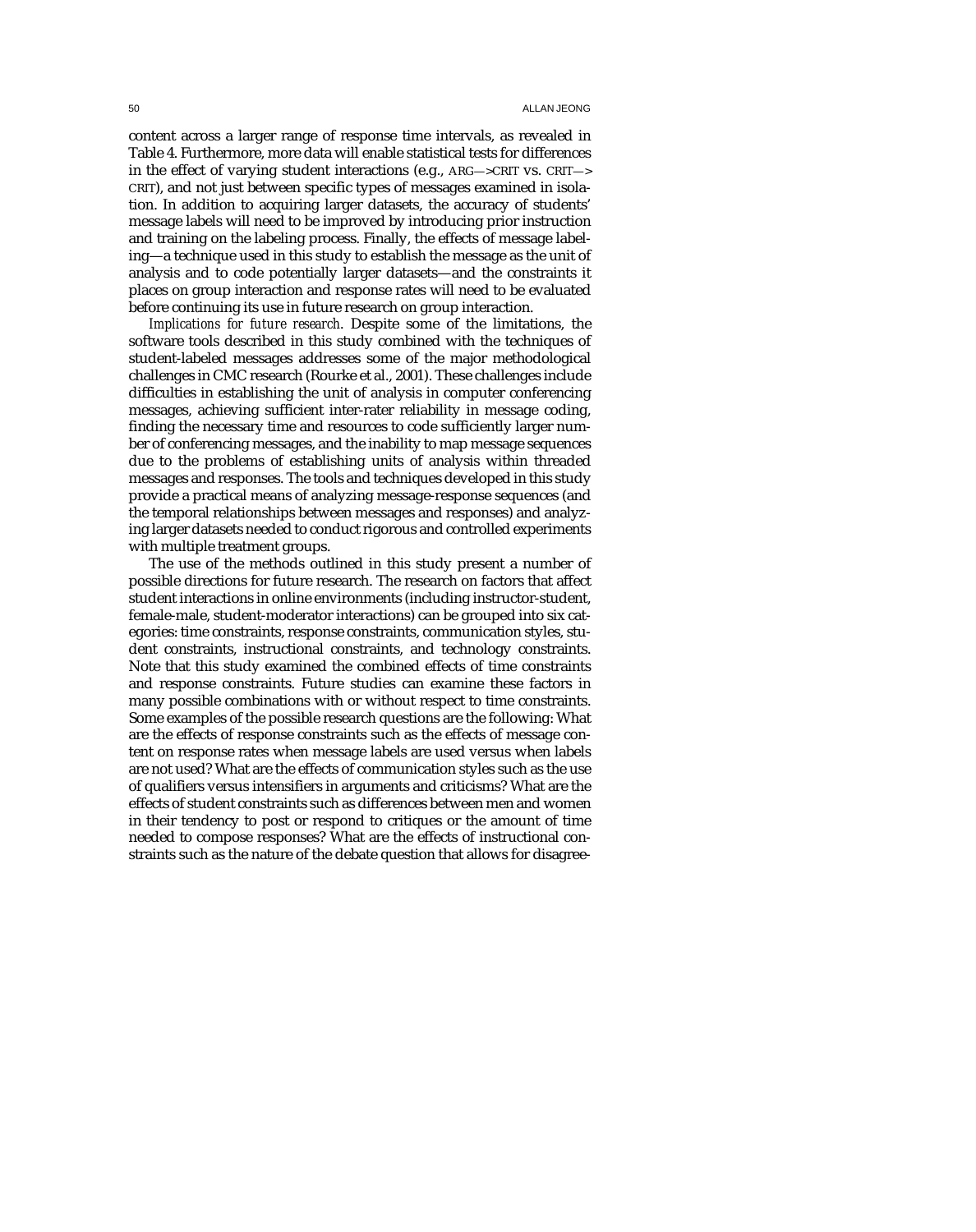ment and sharing of multiple viewpoints or the type of group activity such as problem-solving and peer evaluation? What are the effects of technology constraints such as displaying threads in chronological order versus by length of threads or using synchronous versus asynchronous communication tools?

From a broader perspective, this study illustrates the application of event sequence analysis (or interaction analysis) as a method for advancing CMC research on group interaction. Content analysis, as opposed to interaction analysis, is a method that is used increasingly in CMC research (Fahy, Crawford, & Ally, 2001). However, the main limitation of content analysis is its componential approach to analyzing messages in isolation and not in relationship to other messages. Simply counting message/response frequencies across message categories fails to describe the functional and temporal relationships between exchanged messages and responses. Examining and measuring these relationships is needed to better understand the purpose as well as the consequences of engaging students in interactive discourse. New and more sophisticated methods and theories are needed to advance the research in CMC (Koschmann, 1999; Fahy et al., 2001). The methods outlined in this study provide a new framework that will enable researchers to define, measure, and study complex interactions and group processes operationally in online environments (Jeong, 2003a). The ability to measure processes will ultimately enable CMC researchers to conduct more rigorous empirical research to identify the key factors that affect group interaction, the patterns of interaction that lead to improved learning outcomes, and the interventions that produce the desired types of interaction that are proven to support desired outcomes.

#### References

- Bakeman, R., & Quera, V. (1995). *Analyzing interaction: Sequential analysis with SDIS and GSEQ.* Cambridge, UK: Cambridge University Press.
- Bakeman, R., & Gottman, J. (1997). *Observing interaction: An introduction to sequential analysis*. Cambridge, UK: Cambridge University Press.
- Bakhtin, M. (1981). *The dialogic imagination* (M. Holquist, Ed.) Austin, TX: University of Texas Press.
- Berge, Z. (1997). Characteristics of online teaching in post-secondary, formal education. *Educational Technology, 37*(3), 35-47.
- Cerbin, B. (1988). *The nature and development of informal reasoning skills in collect students*. (ERIC Document Reproduction Service No. ED 298 805)
- Cho, K., & Jonassen, D. (2002). The effects of argumentation scaffolds on argumentation and problem solving. *Educational Technology Research and Development, 50*(3), 5-22.
- Duffy, T.M., Dueber, B., & Hawley, C.L. (1998). Critical thinking in a distributed environment: A pedagogical base for the design of conferencing systems. In C.J. Bonk & K.S. King (Eds.), *Electronic collaborators: Learner-centered technologies for literacy, apprenticeship, and discourse* (pp. 51-78). Mahwah, NJ: Erlbaum.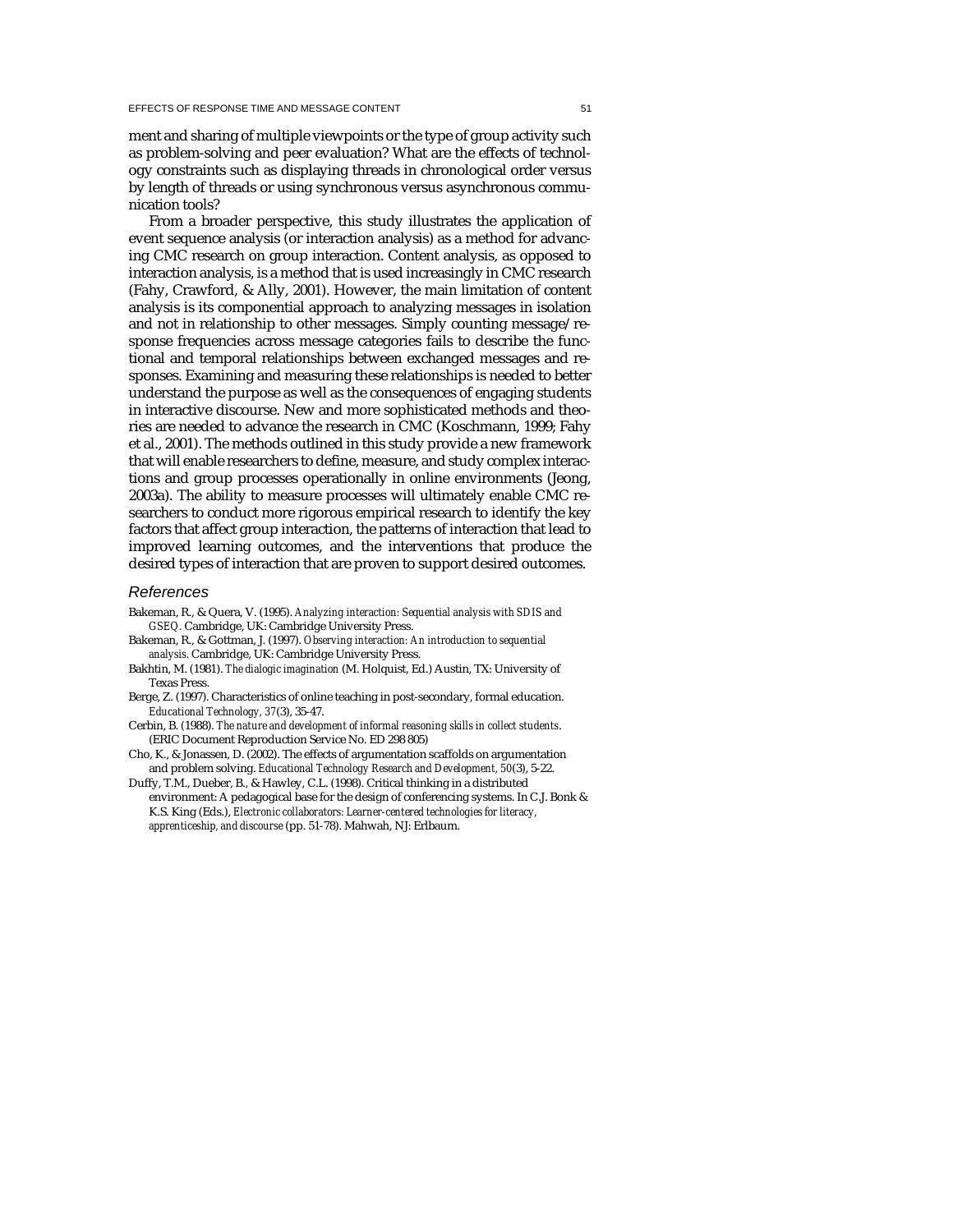- Fahy, P.J., Crawford, G., & Ally, M. (2001). Patterns of interaction in a computer conference transcript. *International Review of Research in Open and Distance Learning: 2*(1). Available: http://www.icaap.org/iuicode?149.2.1.4
- Garrison, D. (1992). Critical thinking and self-directed learning in adult education: An analysis of responsibility and control issues. *Adult Education Quarterly, 42*(3), 136-148.
- Gunawardena, C., Lowe, C., & Anderson, T. (1997). Analysis of global online debate and the development of an interaction analysis model for examining social construction of knowledge in computer conferencing. *Journal of Educational Computing Research, 17*, 397-431.
- Harasim, L. (1993). Collaborating in cyberspace: Using computer conferences as a group learning environment. *Interactive Learning Environments, 3*(2), 119-130.
- Hewitt, J. (2003). *Toward an understanding of how threads die in asynchronous computer conferences*. Paper presented at the American Educational Research Association conference, Chicago. Retrieved from:
- http://www.tigersystem.net/aera2003/revviewproposaltext.asp?propid=6179 Hewitt, J., & Teplovs, C. (1999). An analysis of growth patterns in computer conferencing threads. In C. Hoadley & J. Roschelle (Eds.), *Proceedings of the computer support for collaborative learning (CSCL) 1999 Conference, Dec. 12-15, Stanford University, Palo Alto, California*. Mahwah, NJ: Erlbaum. Retrieved from http://kn.cilt.org/cscl99/A29/A29.htm

Jeong, A. (2003a). The sequential analysis of group interaction and critical thinking in online

threaded discussions. *American Journal of Distance Education, 17*(1), 25-43.

- Jeong, A. (2003b). *The effects of response constraints and message labels on group interaction and argumentation in online threaded discussions*. Paper presented at the 2004 American Educational Research Association conference.
- Koschmann, T. (1999). *Toward a dialogic theory of learning: Bakhtin's contribution to understanding learning in settings of collaboration*. Paper presented at the computer support for collaborative learning (CSCL) conference.
- Levin, J., Kim, H., & Riel, H. (1990). Analyzing instructional interactions on electronic message networks. In L. Harasim (Ed.), *Online education* (pp. 185-213). New York: Praeger.
- McAlister, S. (2003). *Assessing good educational argumentation*. Paper submitted to Doctoral Consortium CSCL, 2003, January. Retrieved August 2003 from http://iet.open.ac.uk/pp/s.r.mcalister
- Newman, D., Johnson, C., Cochrane, C., & Webb, B. (1996). An experiment in group learning technology: Evaluating critical thinking in face-to-face and
- computer-supported seminars. *Interpersonal Computing and Technology, 4*(1), 57-74. Rourke, L., Anderson, T., Garrison, D.R., & Archer, W. (2001). Methodological issues in the content analysis of computer conference transcripts. *International Journal of Artificial*
- *Intelligence in Education, 12*, 8-22. Sloffer, S., Dueber, B., & Duffy, M.T. (1999, January). *Using asynchronous conferencing to promote critical thinking: Two implementations in higher education*. Paper presented at the 32nd conference on System Sciences, Maui.
- Suthers, D. (1998). *Representations for scaffolding collaborative inquiry on ill-structured problems*. Paper presented at the 1998 AERA annual meeting, San Diego.
- Tobin, K. (1987). The role of wait time in higher cognitive level learning. *Review of Educational Research, 57*(1), 69-95.